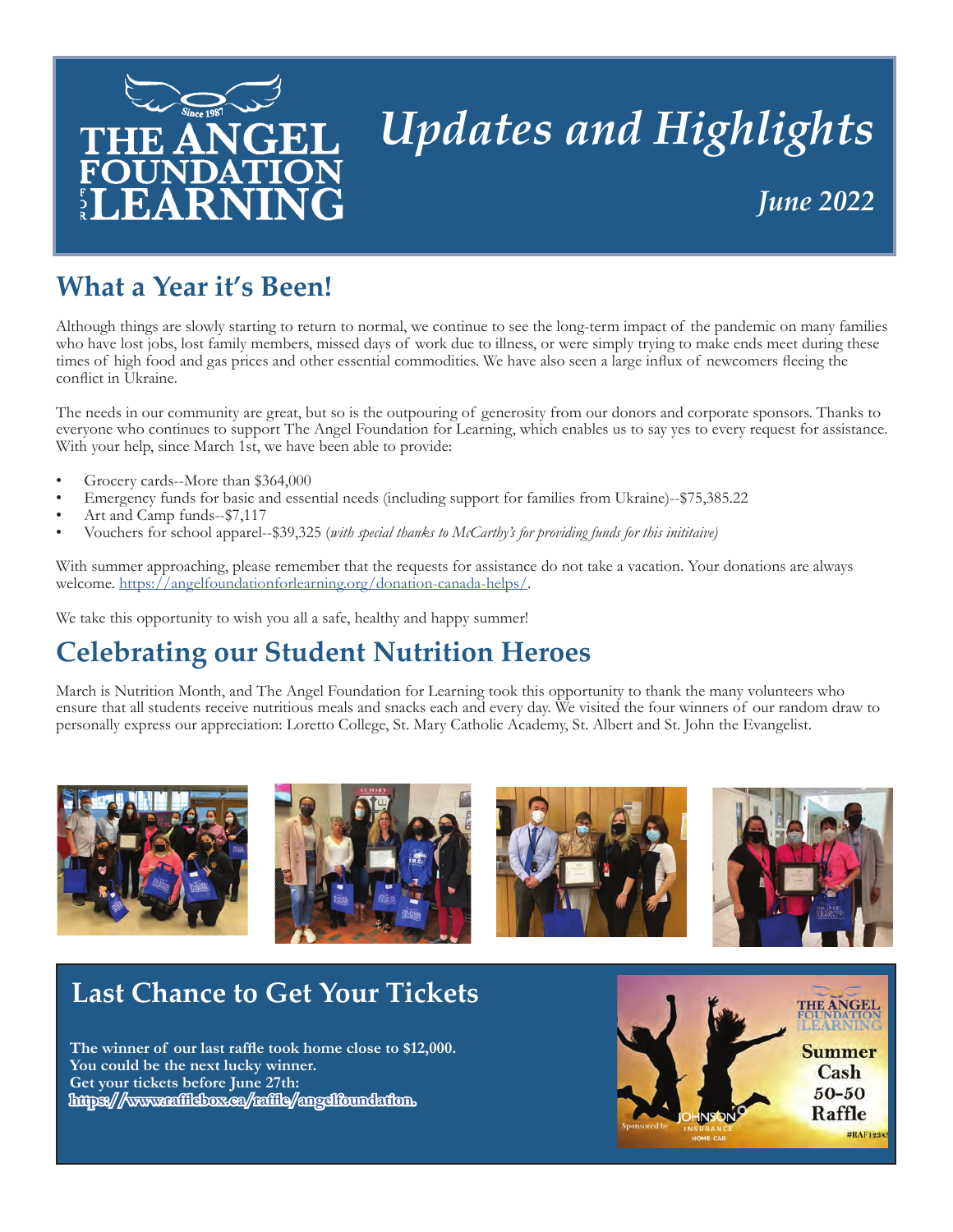## **Celebrating the Many Angels Among Us**

We continue to be amazed and thankful for the many caring and compassionate individuals who help raise awareness and funds for the work of The Angel Foundation for Learning. We pay tribute to just a few of them on this page:



**Trustee Markus de Domenico who coordinated the Emerging Young Artists competition, art show and silent auction, with \$1,050 in proceeds going to AFL to support children and families from Ukraine.**

**To all who opted to be a Force for good on May 4th--thank you for helping us to raise more than \$10,000. Our appreciation also goes out to those who had fun dressing up and sharing their photos on social media to raise awareness around this annual fundraiser.** 

| May the 4th                                                               |
|---------------------------------------------------------------------------|
| <b>Be With You!</b>                                                       |
|                                                                           |
|                                                                           |
| Join us in a Civvies Day                                                  |
| to Support                                                                |
| The Angel Foundation for Learning                                         |
|                                                                           |
| Dress UpHave Fun                                                          |
| <b>Help AFLToronto</b>                                                    |
| <b>Support Students and Families</b>                                      |
| and                                                                       |
| <b>Be a Force for Good!</b>                                               |
|                                                                           |
|                                                                           |
|                                                                           |
|                                                                           |
|                                                                           |
|                                                                           |
|                                                                           |
| ancel foundations todibors                                                |
| www.shgelfoundationforlearning.org<br>FO<br><b>#ATLToronto.on Twitter</b> |
|                                                                           |
|                                                                           |

**St. Michael's Choir School for their donation of \$865 raised through a recent 50-50 raffle.**





**Everyone who made a donation during Lent. We gave away more than 150 coupons for free pizza, donated by Domino's, which helped us raise a little over \$2,000.**



**Our student leaders for assembling, selling and delivering Easter baskets, resulting in a donation of \$1,400 to AFL.**



**A shout out to Thornhill Florist who donated 20% of** 

**attributed to AFL Toronto back to us. Thank you to all who purchased flowers and helped bring in a donation** 

**of \$168.**

**Flowers for Mom Help for AFLToronto** 



#### **CUPE1280 Opens Hearts to Families from Ukraine**

Members of CUPE1280 (Facilities, Maintenance and Warehouse staff) recently donated \$1,412.50 to The Angel Foundation for Learning for the Loretto Fund, which is earmarked to support students and families displaced by the war in Ukraine. The funds were raised through a 50-50 draw, which brought in more than \$700, in addition to individual donations from members of CUPE.





**Everyone who took part in our Toonie Tuesday fundraiser on February 22, 2022, helping us to raise approximately \$20,0000 for basic and essential needs.**



**Parent volunteers, just like this enthusiastic group from St. Jerome, who help out with school events like the annual Shrove Tuesday pancake breakfast/lunch.**

**The Angel Foundation for Learning joined in the celebration of Nutrition Month and the end of another successful Toonies for Tummies campaign with the Grocery Foundation, Sobey's, Metro and others.**  Volunteers including AFL Executive Director John Yan and TCDSB Trustee Joseph Martino were on hand to package up more than 700 grab and go snack bags, which were delivered to Father Henry Carr Catholic School. Student volunteers, with Student Nutrition Program Coordinator Michelle White were on hand to receive and distribute the healthy snacks to students. The Foundation helps to fund over 5,000 programs across Canada. Last year close to \$300K and approximately 100 schools were funded through the Toonies for Tummies campaign.



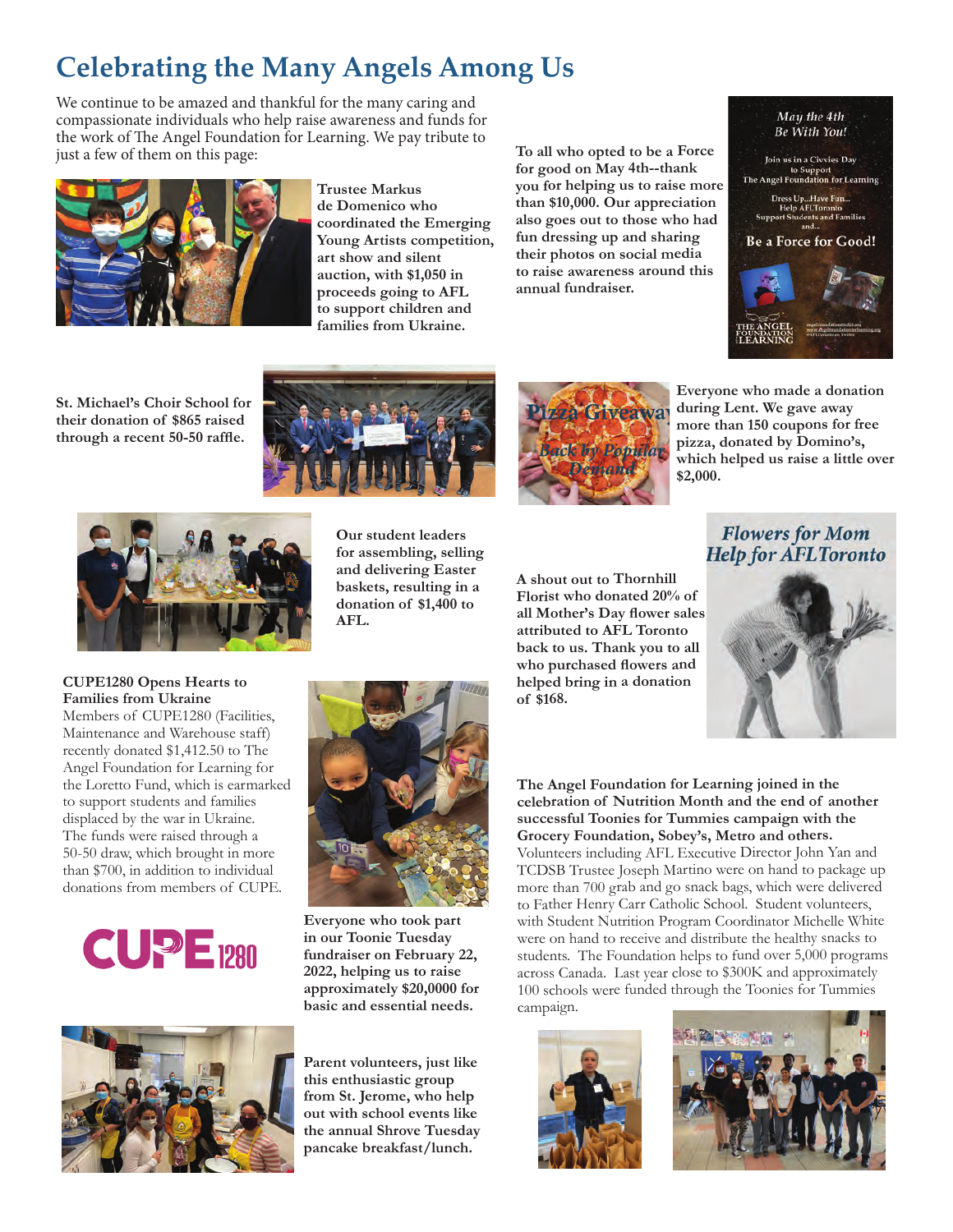#### **The Great Canadian Giving Challenge... Help The Angel Foundation**

It's back! CanadaHelps is once again offering charities the chance to WIN \$20,000! From June 1-30, any donations made to The Angel Foundation for Learning through CanadaHelps will automatically be considered as entries for the challenge.

The Angel Foundation for Learning is continuing to fund student nutrition programs, provide emergency funds for students and families in need, including those who are have recenly arrived from Ukraine, vouchers for school apparel and supportive devices such as hearing aids and eyeglasses and so much more. Through your continued generosity, The Foundation is able to respond to the growing needs of students and families across the City of Toronto.

Every dollar donated to The Angel Foundation for Learning during June is an entry for a chance for us to WIN \$20,000! Just think how many more people we could help with that extra money.

To donate now: [https://angelfoundationforlearning.org/donation](https://angelfoundationforlearning.org/donation-canada-helps/ )[canada-helps/](https://angelfoundationforlearning.org/donation-canada-helps/ ) 



#### **A Planned Gift Can Be a Lasting Legacy**

Planned giving is an opportunity to leave a lasting legacy that will have a positive impact on the lives of children, families and their communities for years to come.

**What is a legacy gift?** This is a gift to a charity or non-profit organization in your Will. It can take the form of property, cash, or a percentage of your total estate. Legacy gifts play a key role in supporting charitable organizations on an ongoing basis, and provide tax benefits.

Charitable bequests, also known as legacy gifts, can be designated in two ways. You can leave a lumpsum cash amount to an organization of your choice.



These gifts are given separately when you pass away, and are not included in your residual estate (everything that's left after debts/ taxes are paid and specific gifts are distributed). OR

You may choose to leave a percentage of your residual (remaining) estate to a charity. The organization will receive the cash value of the distribution you gave them from your overall estate. Learn more:<https://angelfoundationforlearning.org/legacy-gifts/>

#### **Reduce...Reuse...Recycle... Raise Money for Charity**

It's always a good time to consider the environment. Instead of tossing those gently used items, why not consider repurposing them? You can sell your unwanted items online and help a charity of your choosing through a new online platform Giverise.ca –a new way to fundraise.

What sets Giverise.ca apart from the other buy and sell platforms is that vendors must designate a charity of their choosing as a beneficiary of at least 5% of their sales. Vendors can opt to donate more than 5% of their sales if they wish to do so. There is no fee for using the platform either as a shopper or as a vendor.

Catholic School Advisory Councils and Student Councils, as well as individuals, are invited to consider signing on to this new platform as a way of generating revenue for local initiatives, as well as supporting a local charity. Naturally we hope that many will consider designating The Angel Foundation for Learning as the charity they will support throughout the year.

Schools may also wish to consider using this as an opportunity for senior students in need of community service hours. With adult supervision, students could assist with photographing items, writing descriptions and helping to post items/information to your vendor site.

#### **A Winning Initiative**

- Your school council will win by being able to raise funds year round with minimal effort.
- The charity of your choice will win by receiving a percentage of your sales.
- The environment will win by having fewer useable items ending up in landfills.
- Those who sell items, or donate items for sale by their school council, will benefit by getting rid of unwanted new and gently used items.
- And students could benefit from the opportunity to potentially earn community service hours by helping out with local GiveRise sites.

#### **Discover GiveRise.ca**



Reduce, Reuse, **Recycle & Raise Money** for Charity

Learn more about this new marketplace platform here: <https://angelfoundationforlearning.org/giverise/>and start selling.

A special thank you to those who signed up during the GiveRise Challenge to raise funds for the Angel Foundation. The challenge continues through to June 27th and we look forward to hearing about the winners.